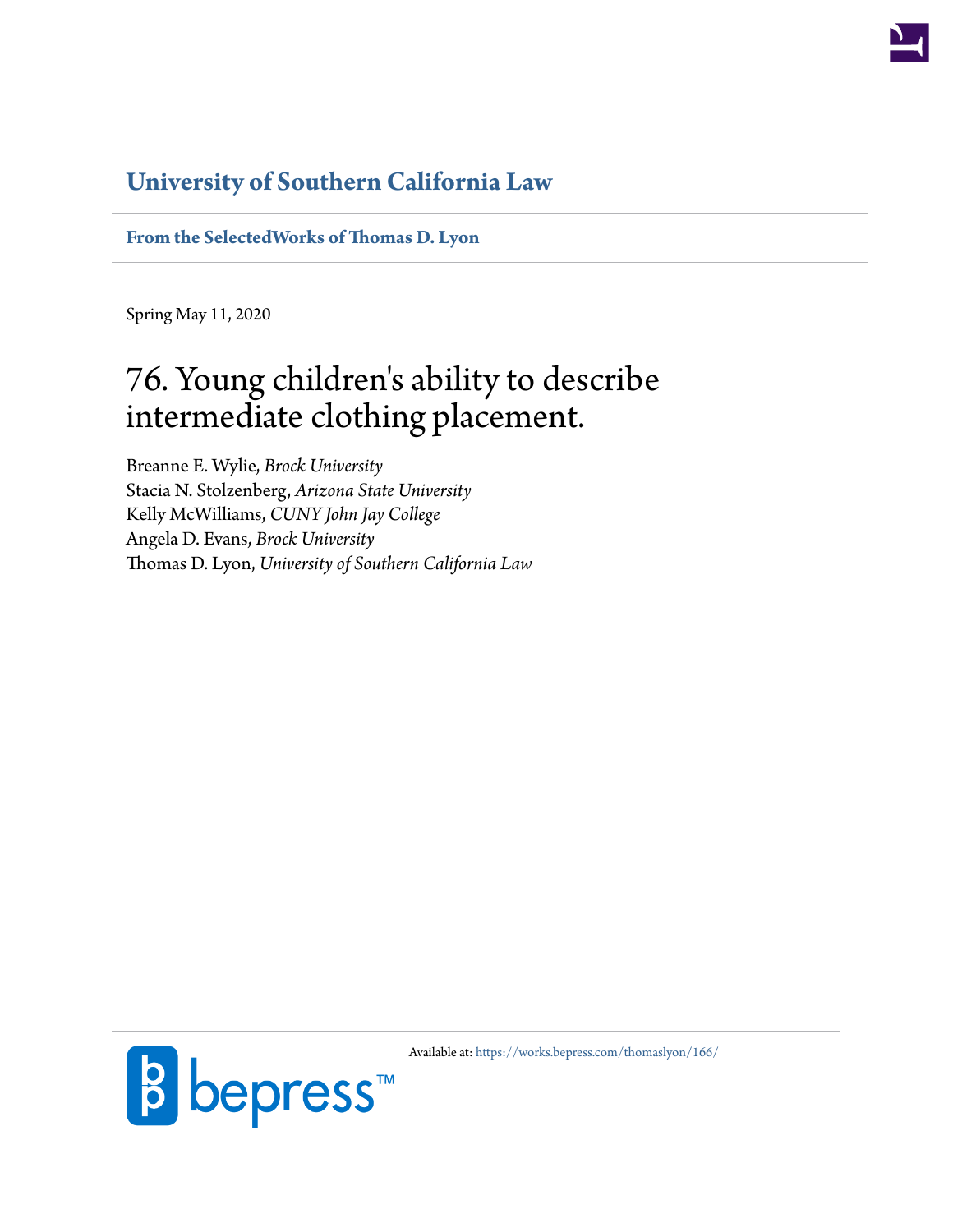# Young Children's Ability to Describe Intermediate Clothing Placement

Child Maltreatment 1-8 © The Author(s) 2020 Article reuse guidelines: [sagepub.com/journals-permissions](https://sagepub.com/journals-permissions) [DOI: 10.1177/1077559520930825](https://doi.org/10.1177/1077559520930825) [journals.sagepub.com/home/cmx](http://journals.sagepub.com/home/cmx)



Breanne Wylie<sup>l</sup> ®, Stacia N. Stolzenberg<sup>2</sup>, Kelly McWilliams<sup>3</sup>, Angela D. Evans<sup>I</sup>, and Thomas D. Lyon<sup>4</sup>

#### **Abstract**

Children's ability to adequately describe clothing placement is essential to evaluating their allegations of sexual abuse. Intermediate clothing placement (partially removed clothing) may be difficult for young children to describe, requiring more detailed explanations to indicate the location of clothing (e.g., the clothes were pulled down to the knees). The current study investigated 172 3- to 6-year-olds' descriptions of clothing placement when responding to commonly used questions (yes/no, forced-choice, open-choice, where), as well as children's on-off response tendencies when describing intermediate placement (i.e., labeling the clothing as fully on or off). Results revealed that where questions were superior in eliciting intermediate descriptions, even for the youngest children. Children sometimes exhibited tendencies to describe intermediate placements as "on" or "off," which varied by question-type and clothing placement. The implications of the findings for interviewing young children about sexual abuse are discussed.

#### Keywords

clothing placement, child sexual abuse, question type, response biases, intermediate descriptions

During investigations of alleged child sexual abuse, children are often asked about clothing placement (Stolzenberg & Lyon, 2017). For example, examining several hundred transcripts, Stolzenberg and Lyon (2017) found that 80% of trials and 65% of forensic interviews included questions about clothing placement. These questions are important as they can help to assess children's allegations of abuse. Children are asked about the placement of their clothing (and the clothing of the suspect) as a means of assessing their credibility and in determining the abusiveness and severity of the alleged touching. To date, there is limited research on best-practices for asking children about clothing placement (Stolzenberg & Lyon, 2017; Stolzenberg et al., 2017). Therefore, the current study sought to examine children's ability to describe clothing placement in responses to different question types (*yes/no, forced-choice, open-choice*, and where questions). Furthermore, we assessed whether children exhibited response tendencies when describing clothing that was partially removed (i.e., systematically understating or overstating the extent to which clothing was removed by responding that the clothing was on or off).

Two important factors to consider when assessing children's understanding of clothing placement are the location of the clothing and the format of the question. Clothing placement can be categorized as either simple, when clothing is fully on or off, or intermediate, when clothing is partially removed. Furthermore, intermediate placement can range from slightly removed (e.g., shirt is unbuttoned) to almost fully removed

from the body (e.g., shirt is on the wrists). Stolzenberg and colleagues (2017) found that children were quite good at describing simple placement, though they demonstrated difficulties when describing intermediate placement. Intermediate clothing placement may be particularly difficult for children to describe, as the clothing is neither fully on nor off, and therefore requires more detailed explanations to describe the spatial location of the clothing.

In terms of question format, past research suggests that certain types of questions may lead to underinformative responses. For example, in the context of clothing placement, attorneys and interviewers most commonly ask yes/no (e.g., Was your shirt on?) and *forced-choice* questions (e.g., Was your shirt on or off?), leading children to exhibit formal reticence whereby children provide minimal details in response to the question (Stolzenberg & Lyon, 2017). That is, children often provide unelaborated yes or no responses to *yes/no* questions (Stolzenberg & Lyon, 2014), and simply choose one of the two options

#### Corresponding Author:

Breanne E. Wylie, Department of Psychology, Brock University, St. Catharines, Ontario, Canada.

Email: [bw15gs@brocku.ca](mailto:bw15gs@brocku.ca)

<sup>&</sup>lt;sup>1</sup> Department of Psychology, Brock University, St. Catharines, Ontario, Canada <sup>2</sup> Arizona State University, Tempe, AZ, Canada

John Jay College of Criminal Justice, New York, NY, USA

 $^{\mathsf{H}}$ University of Southern California Gould School of Law, Los Angeles, CA, USA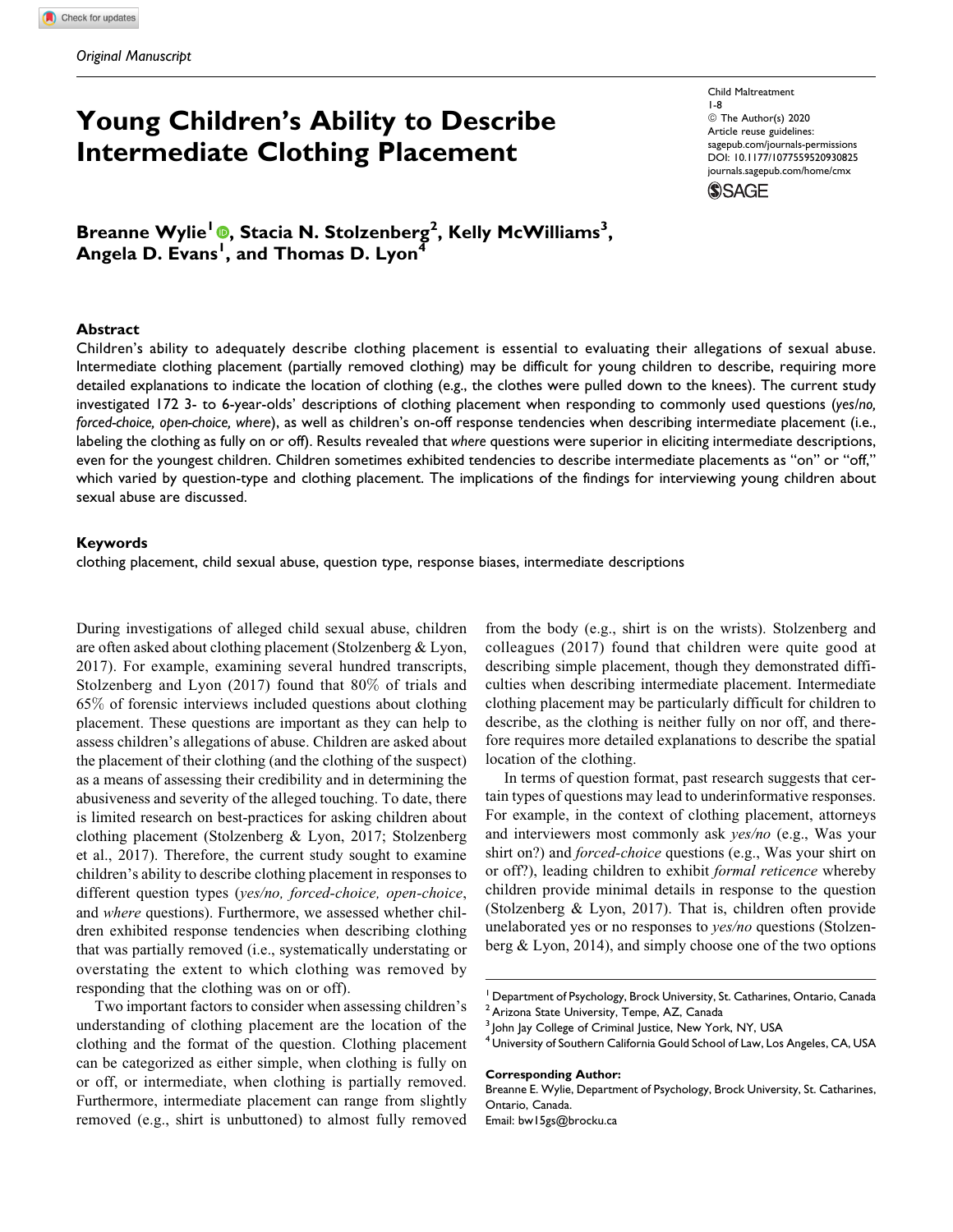provided in a forced-choice question (Peterson & Grant, 2001), even when a more detailed description better describes the placement (e.g., such as when clothing is partially off and removed to a joint). As such, researchers have examined the usefulness of open-choice questions and wh- questions to improve the informativeness of children's reports. Open-choice questions include a third option of "something else" (e.g., Was your shirt on or off or something else?), allowing children to go beyond simply selecting one of the two forced options (see Anderson et al., 2010). However, wh- questions are most often recommended, such as asking where the clothing was placed, as wh- questions are less suggestive and allow children to selfgenerate information (Lamb et al., 2018).

To examine the influence of both clothing location and question type on children's descriptions of clothing placement, Stolzenberg and colleagues (2017) presented 3- to 6-year-olds with figurines with clothing in simple and intermediate positions and asked them to describe the location of the clothing using one of four question types: yes/no, forced-choice, openchoice, and where questions. As noted above, children were quite good at describing simple clothing placement (article of clothing is fully on or off), as accuracy was above 80% across all question types. However, when asked about intermediate placement, children were much more likely to provide an intermediate response (as opposed to simply responding "on" or "off") when asked a where question  $(70\%$  intermediate responses) than when asked yes/no, forced-choice, and openchoice questions (10% intermediate responses).

When questioning young children about clothing placement, it is also important to consider developmental differences in children's abilities to understand and adequately answer the question. For example, although children may generally be successful in responding to where questions, the youngest children may experience the greatest difficulties with this question form. It is possible that preschool children may experience difficulties generating information to answer a where question due to deficient recall abilities. Furthermore, past research suggests that comprehension develops before production (e.g., Bates, 1993; Sansavini et al., 2010), suggesting that young children may understand, but not yet produce, the language required to describe clothing placement when answering a where question. Given these developmental differences, it is important to assess changes in children's ability to answer questions about clothing placement as children age. This information may offer insight into developmentally appropriate questioning practices.

Stolzenberg and colleagues (2017) could not fully assess age differences because many of the youngest children (3- to 4 year-olds) were excluded from analyses. In their task, children described visible figurines. As a result, 25% of the youngest children simply pointed, or said "right there," in response to where questions about clothes on the figurines, what the authors called deictic responding. Given that pointing demonstrated a lack of understanding for the task, as children were asked to describe the clothing placement to a research assistant (RA) who was behind a screen and could not see the figurine, consistent deictic responders were excluded from analyses. This resulted in a smaller sample size for the where condition (yes/no,  $n = 23$ ; forced-choice,  $n = 24$ ; open-choice,  $n = 26$ ; where,  $n = 18$ ), and in turn may have inflated the apparent efficacy of *where* questions with younger children.

Deictic responding may reflect two aspects of immaturity in children's ability to complete Stolzenberg and colleagues' (2017) clothing task. First, deictic responses may indicate limited theory-of-mind skills, in failing to take on the RA's naive perspective and recognize that because the RA was behind the screen, pointing was uninformative. It is also possible that deictic responses indicate limited verbal abilities, as children may use pointing as a response strategy when they do not possess the language required to describe clothing placement. In this case, it is probable that children with limited verbal abilities would perform poorly when responding to where questions, as these questions require the child to generate their own response (unlike yes/no, forced-choice, and open-choice questions). If the latter explanation is true, and deictic responding is related to verbal proficiency, this could undermine the actual efficacy of where questions.

Another important problem to consider in children's responding is the potential for response tendencies, in which children consistently label clothing as on or off, depending on question type and clothing placement. Children might associate the term "on" with clothing being in contact with the body, leading them to label partially removed clothing with a simple "on" response. This in turn could lead to underestimating the extent to which clothing was removed. In contrast, children might focus on the displacement of the clothing, and label partially removed clothing as "off," thus exaggerating the removal of clothing.

These response tendencies can be particularly important in cases of alleged sexual abuse. If clothing placement was in fact intermediate, describing clothing as "on" suggests that abuse may not have occurred or may have been less severe (e.g., touching may not be abusive, penetration could not occur). On the other hand, describing clothing as "off" could lead non-abusive actions to sound abusive (e.g., toileting may sound suspicious if clothing was entirely removed). In addition, a tendency to describe intermediate placement as "off" could undermine the credibility of an abuse claim (e.g., stating clothing was fully off in a rushed, crowded, or public space is less plausible, and in turn may not be believed). In the study by Stolzenberg and colleagues (2017), children demonstrated some tendency to give "on" responses (e.g., when clothing was at the elbows or knees (mid-joint), 64% of children demonstrated an on bias when answering *yes/no* questions). However, there was insufficient power to examine response tendencies across all question types. Therefore, this study will examine children's "on" and "off" response tendencies to intermediate clothing placement. These response tendencies differ from the standard concerns about response biases (e.g., always answering "yes," always answering "no," or always choosing the first or last choice when asked forced-choice questions).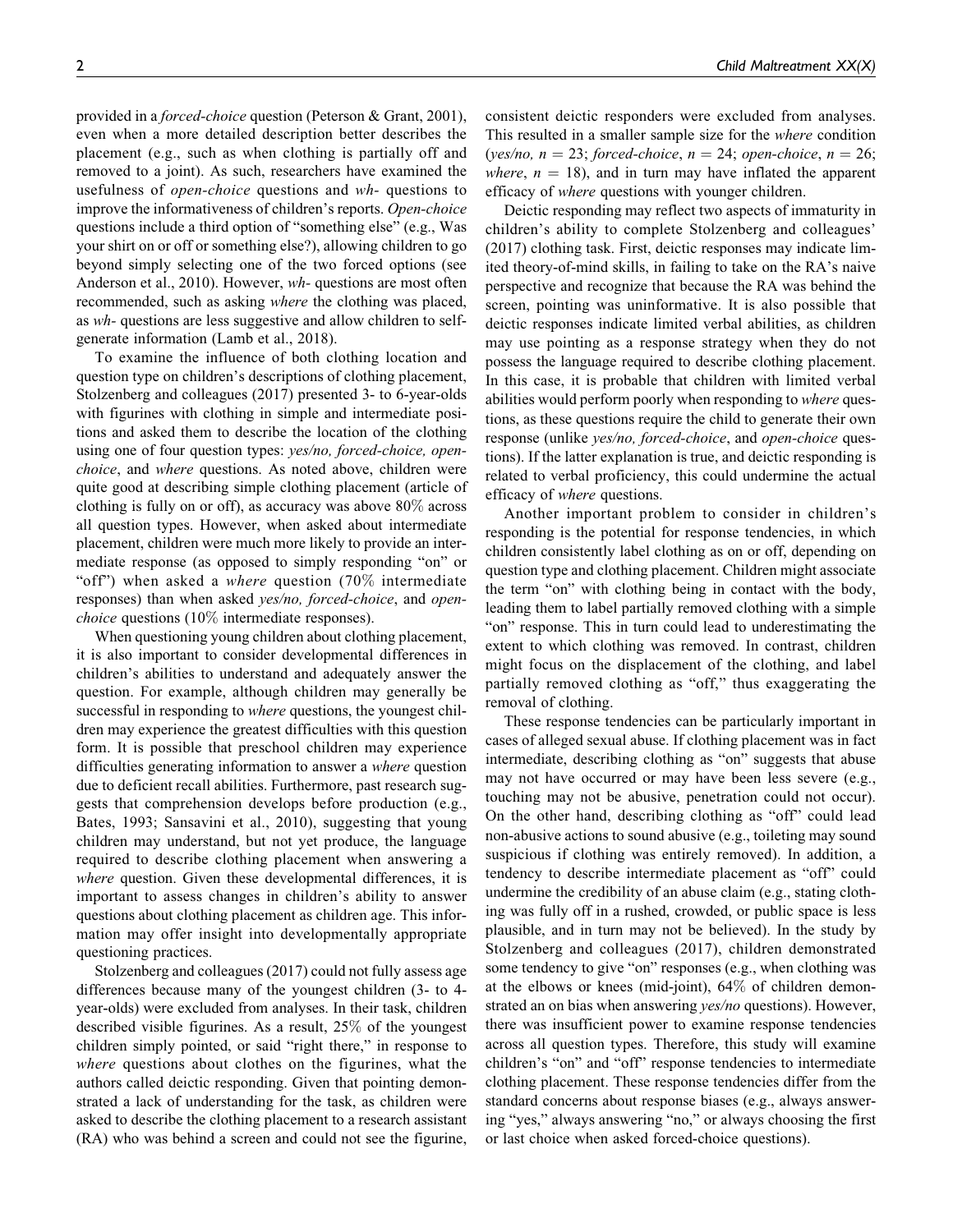# The Current Study

The present study examined the influence of clothing placement (on, unfastened, mid-joint: elbow/knee, low-joint: wrist/ankle, off), question type (yes/no, forced-choice, open-choice, where), and age on children's ability to adequately describe clothing placement.Children 3to 6 years of age viewed figurines, experienced a five second delay, and then were asked questions about clothing placement. Because the figurines were no longer visible when children answered questions, deictic (pointing) responses were prevented. First, it was expected that children would find it easier to describe simple placement than intermediate placement. Additionally, since children often provide unelaborated responses to  $yes/no$  questions (Stolzenberg & Lyon, 2014), and tend to simply choose one of the responses in forced-choice and open-choice questions (Peterson & Grant, 2001), we predicted that children's performance when describing intermediate clothing placement would be superior when answering where questions compared to all other formats. We did not expect any differences between yes/no, forced-choice, and open-choice questions. Furthermore, given that children develop spatial language with age (Clark, 2016), we expected that older children would provide more adequate descriptions of clothing placement than younger children.

In terms of response tendencies, given that Stolzenberg and colleagues (2017) found some evidence of preference for describing intermediate placement as "on," we tentatively predicted that children would exhibit an "on" response tendency when describing intermediate placement.

# Method

#### Participants

One hundred and seventy-two 3- to 6-year-olds ( $M_{age} = 4$  years, 11 months,  $SD = 14$  months, 50% males) participated in the current study, including 86 3- to 4-year-olds ( $M_{age} = 4$  years, 0 months, SD  $=$  7 months, 52% males) and 86 5- to 6-year-olds ( $M_{\text{age}} = 6$  years, 0 months,  $SD = 7$  months, 48% males). Twenty-seven additional participants were excluded for choosing not to complete the tasks  $(M_{\text{age}} = 4$  years, 6 months, 57% males); this was likely due to lack of interest as the clothing task waslast out of a series of tasks during the testing session. Participants were recruited from the community through a database of families interested in participating in research. Total household income was collected as an indicator of economic status, with the majority of households (67%) reported an income over \$75,000 (5% did not report total household income). The ethnic background identified by participants in the sample included 84% Caucasian, 1% Asian, 1% South-Asian, 2% African-Canadian, 1% Hispanic, 10% as other, and 1% did not report child ethnicity. This study was approved by the University ethics board. Prior to beginning testing, written consent was obtained by all parents and verbal assent from all children.

# Materials and Procedure

All children were tested individually in an on-campus research laboratory. Children first completed a battery of tasks not related to the current study. These tasks took approximately 30 minutes to complete. Next, children completed the Woodcock-Johnson IV test of oral language picture vocabulary task (WJ IV, Schrank et al., 2014), to assess children's language proficiencies. Children were presented with a series of pictures and asked to label each picture. The task was terminated if six consecutive pictures were incorrectly labelled. Children received one point for each correctly identified picture. Scores can range from 0 to 54.

Finally, all children completed the clothing task using modified methodology from Stolzenberg and colleagues (2017), where they were shown 30 pictures of figurines on a laptop computer screen with shirts or pants in varying positions. The clothing task took approximately 10 minutes to complete. Each picture was presented for 5 seconds, followed by a blank computer screen. The 30 pictures of figurines included 6 items of clothing (3 shirts: blue, white, purple; 3 pants: blue, green, purple), shown in 5 different placements: 2 simple placement (on and off) and 3 intermediate placements (unfastened, with shirt totally open or fly open and spread apart; mid-joint, with shirt at elbows or pants at knees; low-joint, with shirt at wrists or pants at ankles). Therefore, altogether children were shown 12 simple and 18 intermediate clothing placements. The order of presentation for shirts (15 pictures) and pants (15 pictures) were counterbalanced between participants. Within the pictures of shirts and pants, the order of presentation for clothing color and clothing position was randomized. After each picture of the figurine disappeared from the computer screen, children were asked to identify the location of the clothing in one of four randomly assigned, between-subjects, question type conditions: yes/no (e.g., Is the shirt/Are the pants on? Is the shirt/ Are the pants off?), *forced-choice* (e.g., Is the shirt/Are the pants on or off?), open-choice (e.g., Is the shirt/Are the pants on, or off, or something else?), and where (e.g., Where is the shirt/are the pants?). For yes/no, forced-choice, and openchoice questions, we controlled for response biases (e.g., yesbias, no-bias, last-choice bias) by presenting children with both options (on and off) and counterbalancing the order of these terms within participants (with the exception of the "something else" option, which was always presented last). Altogether the procedure took approximately 45 minutes.

# Coding

Response type. Children's responses in the clothing task were coded as on, off, something else, intermediate, incomplete, or "I don't know." Intermediate responses included descriptions of clothing placement that could not be captured by a single spatial term, and included providing a preposition in conjunction with a body part (e.g., for shirt, "on his/her shoulders/arms/ elbows/hands"; for pants, "on his/her legs/knees/feet"), or a description of clothing displacement (e.g., "unbuttoned," "pulled down"). Incomplete responses were either inaccurate, insufficient, or off-topic descriptions.

Given that *yes/no* questions were unique in that children were asked two questions, responses were coded as on or off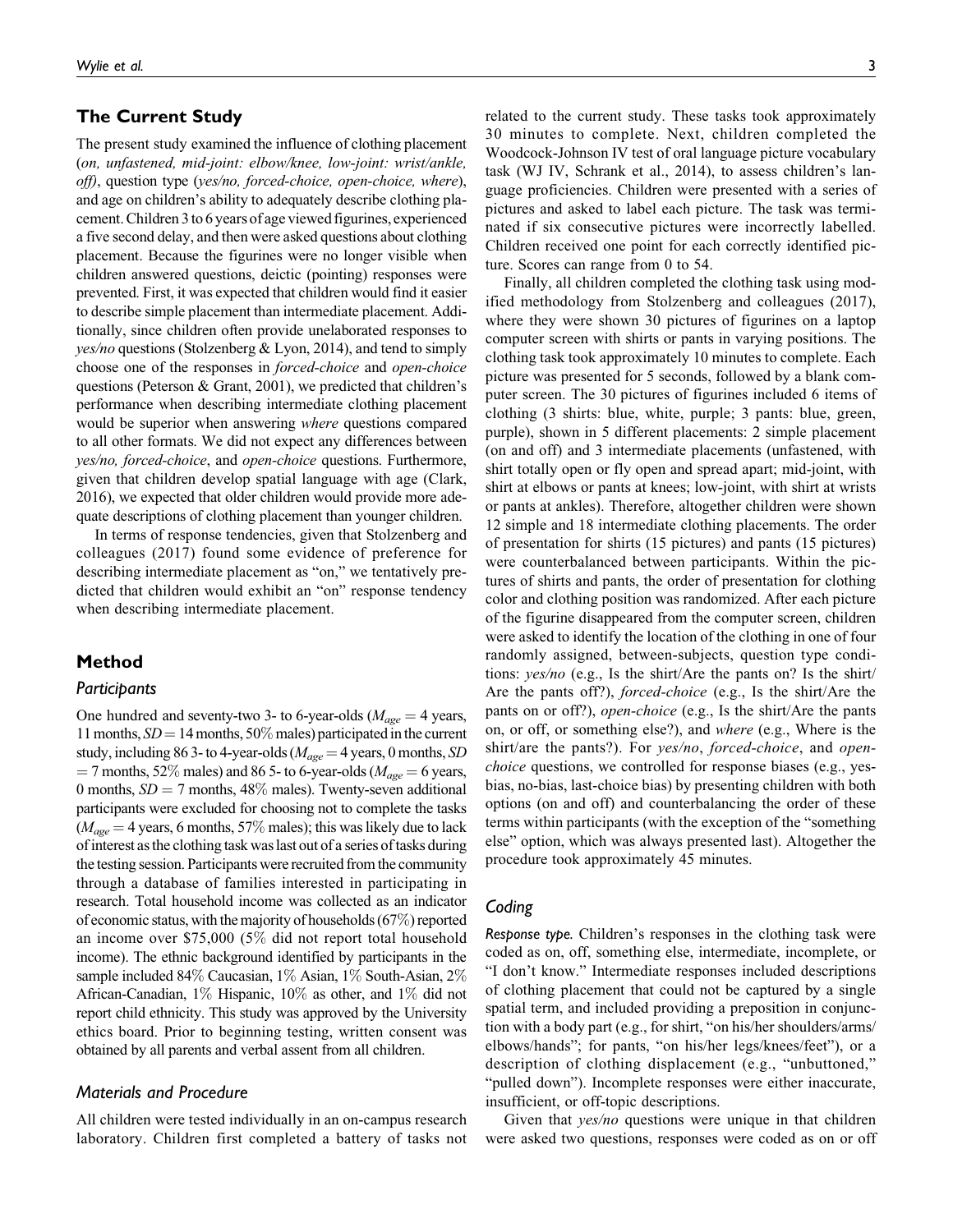|               | Responses |     |                   |            |           |              |            |      |                |  |
|---------------|-----------|-----|-------------------|------------|-----------|--------------|------------|------|----------------|--|
|               | On        | Off | Something<br>else | Double Yes | Double No | Intermediate | Incomplete | IDK  | Non-responsive |  |
| Yes/No        |           |     |                   |            |           |              |            |      |                |  |
| On            | .87       | .04 |                   | .07        | .01       |              | .004       |      | .004           |  |
| Unfastened    | .58       | .20 |                   | .09        | .05       | .06          | .02        |      |                |  |
| Mid-joint     | .25       | .53 |                   | .09        | .03       | .10          | .02        |      |                |  |
| Low-joint     | .19       | .62 |                   | .10        | .03       | .04          | .02        |      |                |  |
| Off           | .04       | .88 |                   | .03        | .05       |              | .004       |      |                |  |
| Forced-Choice |           |     |                   |            |           |              |            |      |                |  |
| On            | .93       | .07 |                   |            |           |              |            | .004 |                |  |
| Unfastened    | .61       | .29 |                   |            |           | .07          | .02        | 10.  | .004           |  |
| Mid-joint     | .25       | .67 |                   |            |           | .06          | .02        | .004 | .004           |  |
| Low-joint     | .22       | .70 |                   |            |           | .07          | .004       |      | 10.            |  |
| Off           | .04       | .95 |                   |            |           |              | .01        | .004 |                |  |
| Open-Choice   |           |     |                   |            |           |              |            |      |                |  |
| On            | .88       | .05 | .05               |            |           |              | .01        |      | 10.            |  |
| Unfastened    | .38       | .15 | .37               |            |           | .08          | .01        |      | 10.            |  |
| Mid-joint     | .05       | .34 | .44               |            |           | .14          | .02        | 10.  | .004           |  |
| Low-joint     | .05       | .47 | .36               |            |           | .10          | .02        | .004 | .004           |  |
| Off           | .03       | .83 | .13               |            |           |              | .01        |      | .004           |  |
| Where         |           |     |                   |            |           |              |            |      |                |  |
| On            | .88       |     |                   |            |           |              | .10        | .01  | 10.            |  |
| Unfastened    | .41       |     |                   |            |           | .32          | .22        | .04  | .01            |  |
| Mid-joint     | .20       | .03 |                   |            |           | .60          | .15        | .01  | .01            |  |
| Low-joint     | .10       | .06 |                   |            |           | .65          | .16        | .02  | 10.            |  |
| Off           | .03       | .86 |                   |            |           |              | .08        | .01  | .02            |  |

Table 1. Proportion of Responses as a Function of Condition and Clothing Placement.

Note. (—) represents no response

when children affirmed one, but not the other single spatial term: on (e.g., "Is the shirt on?" "Yes," "Is the shirt off?" "No"), or off (e.g., "Is the shirt on?" "No," "Is the shirt off?" "Yes"). When children affirmed or denied both terms, children's responses were coded as a double yes (e.g., "Is the shirt on?" "Yes," "Is the shirt off?" "Yes"), or double no response (e.g., "Is the shirt on?" "No," "Is the shirt off?" "No"). If children provided an intermediate response to one of the two yes/no questions, their response was coded as intermediate (e.g., "Is the shirt on?" "It is on his elbows," "Is the shirt off?" "No").

Adequacy. For the coded responses, inter-rater reliability was assessed for 100\% of the sample (Kappa  $> .90$ ). The adequacy of children's responses was then assessed. For simple clothing placement, children received a score of 0–12 for the number of trials correctly labelled as simply on or off. For intermediate clothing placement, children received a score of 0 to 18 for the number of trials labelled with an appropriate intermediate response. All other responses for intermediate clothing placement were scored as inadequate because they failed to convey the fact that the clothes were neither entirely on nor off.

# **Results**

#### **Preliminary**

Preliminary analyses revealed that for simple placement, the proportion of children's adequate responses were not

significantly different for shirts ( $M = .89$ ,  $SD = .21$ ) and pants  $(M = .88, SD = .21), t(171) = .82, p = .415, CI 95\%$  [-.02, .04]. Similarly, for intermediate placement, the proportion of children's adequate responses were not significantly different for shirts ( $M = .18$ ,  $SD = .31$ ) and pants ( $M = .19$ ,  $SD = .30$ ),  $t(171) = .91, p = .365, CI 95\% [-.05, .02]$ . Therefore, all further analyses collapsed across shirts and pants. Preliminary analyses also revealed that, controlling for age, children's verbal ability (WJ scores) was not significantly related to adequacy in describing simple or intermediate clothing placement across all question types, with the exception of simple placement for *open-choice* questions ( $r = .436$ ,  $p = .004$ ).

Next, we descriptively examined children's response patterns to assess how children were responding across all question types and clothing placements (see Table 1). Depicting all possible response options offers an overall understanding of response patterns.

#### Adequacy

First, we assessed the adequacy of children's responses in describing clothing placement, which consisted of simple "on" and "off" responses to questions about simple placement, and intermediate responses to questions about intermediate placement. We examined the effects of question type, clothing position, and age on the proportion of children's adequate responses, using a 4 (Question Condition: Yes/No, Forced-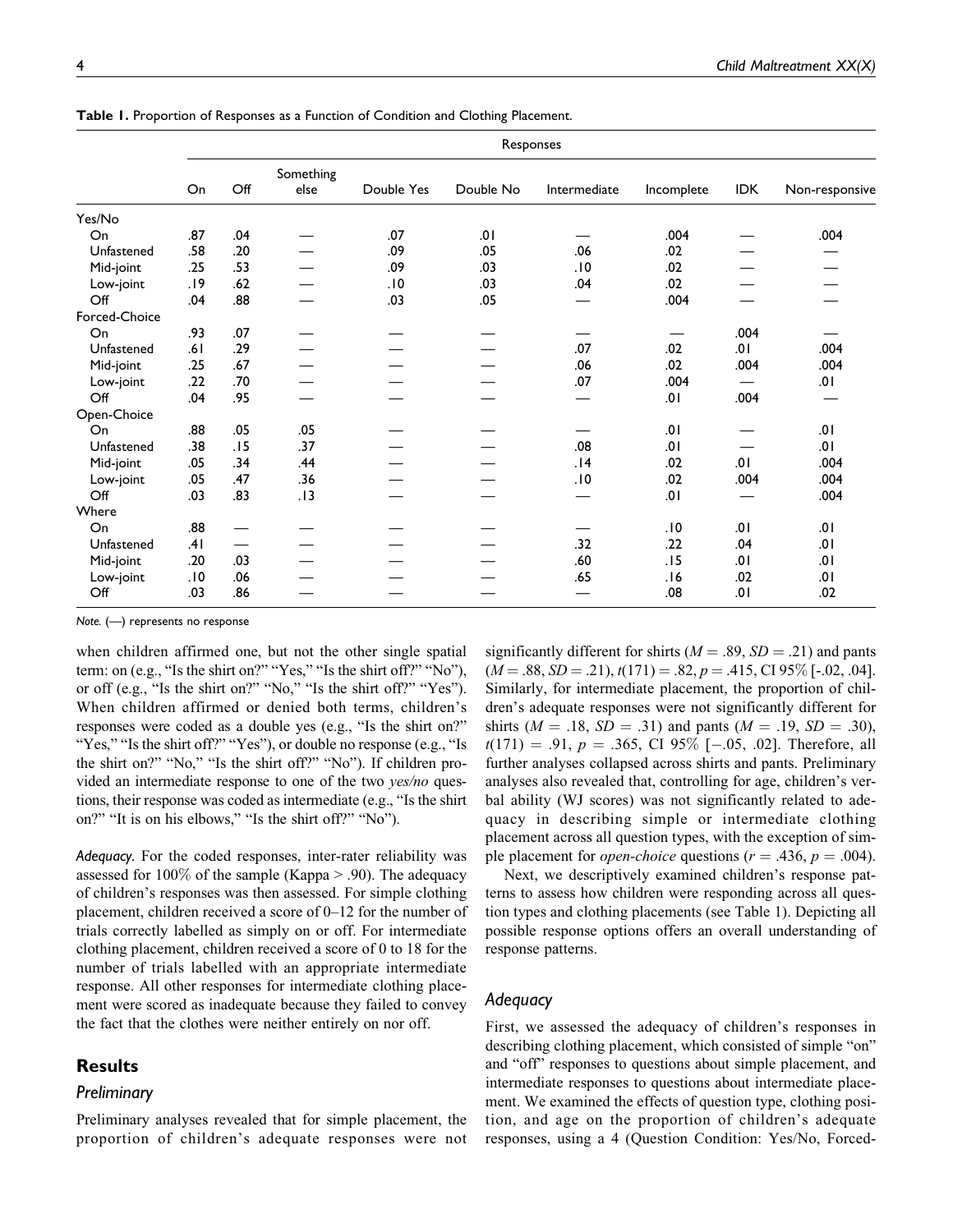Table 2. Proportion of Simple, Intermediate, and Other Responses to Intermediate Clothing Placement by Question Type.

|                      | Simple | Intermediate | Other |
|----------------------|--------|--------------|-------|
| Yes/No               | .79    | .07          | . I 5 |
| <b>Forced Choice</b> | .91    | .07          | .02   |
| Open Choice          | .47    | .H           | .42   |
| Where                | .28    | .5 I         | 21    |

Note. "Other" responses include "something else," "incomplete," "IDK," and "non-responsive" responses.

Choice, Open-Choice, Where) by 2 (Placement: Simple, Intermediate) by 2 (Age: Younger, Older) repeated measures ANCOVA, with proportion of adequate responses as the dependent variable, and Woodcock Johnson Scores entered as a covariate. There was no significant main effect of age,  $F(1,163) = 1.30, p = .255, \eta_p^2 = .01$ , and no significant interactions with age,  $ps > 0.05$ . There was a significant main effect of question condition,  $F(3,163) = 19.20$ ,  $p<.001$ ,  $\eta_p^2 = .26$ , and a significant main effect of placement,  $F(1,163) = 31.44$ ,  $p<.001$ ,  $\eta_p^2 = .16$ . These main effects were qualified by a significant question condition by placement interaction,  $F(3,163) = 36.60, p< .001, \eta_p^2 = .40$ . Simple effects tests were used to investigate the influence of question type on children's adequacy, separately for simple and intermediate clothing placement. For simple clothing placement, there were no significant differences in children's adequacy when answering yes/ no, forced-choice, open-choice, and where questions ( $M = .89$ ,  $SD = .37; M = .94, SD = .37; M = .89, SD = .37; M = .86, SD$  $=$  .37, respectively),  $ps > 0.05$ . For intermediate clothing placement, children were significantly more likely to provide an adequate response when answering a *where* question ( $M =$ .51,  $SD = .39$ ), compared to a yes/no, forced-choice, and *open-choice* questions ( $M = .07$ ,  $SD = .39$ ;  $M = .07$ ,  $SD =$ .39;  $M = .11$ ,  $SD = .39$ , respectively),  $ps < .001$  (see Intermediate column in Table 2). There were no significant differences between yes/no, forced-choice, and open-choice questions,  $ps > .05$ .

#### Response Tendencies

Next, when children failed to provide an intermediate response to intermediate placements (see Simple and Other Column in Table 2), we were interested in whether children exhibited a tendency to describe intermediate clothing placement using simple placement terms ("on" response tendency or "off" response tendency). We created proportion scores for children's responses (the total number of "on" responses, divided by the sum of "on" and "off" responses), for which above 50% represents an "on" response tendency and below 50% represents an "off" response tendency. T tests were calculated for the proportion scores for each question type and intermediate position, with the test value of .50 (see Table 3 for mean proportion scores, standard deviations, and inferential data). For all question types, when clothing was unfastened children exhibited an "on" response tendency. For yes/no, forced-

|               | M     | SD  | t      | df     | Þ      | d       |
|---------------|-------|-----|--------|--------|--------|---------|
| Yes/No        |       |     |        |        |        |         |
| Unfastened    | .75   | .26 | 6.35   | 42     | 5.001  | .97     |
| Mid-joint     | .33   | .37 | 3.03   | 41     | .004   | $-.47$  |
| Low-joint     | .24   | .33 | 5.10   | 42     | 5.001  | $-.78$  |
| Forced-Choice |       |     |        |        |        |         |
| Unfastened    | .70   | .33 | 3.92   | 40     | 5.001  | .61     |
| Mid-joint     | .26   | .34 | 4.62   | 42     | 5.001  | $-.71$  |
| Low-joint     | .24   | .36 | 4.63   | 41     | 5.001  | $-.72$  |
| Open-Choice   |       |     |        |        |        |         |
| Unfastened    | .72   | .36 | 3.71   | 36     | .001   | .61     |
| Mid-joint     | . I 5 | .29 | 6.38   | 27     | 5.001  | $-1.21$ |
| Low-joint     | 16.   | .33 | 6.19   | 36     | 5.001  | $-1.02$ |
| Where         |       |     |        |        |        |         |
| Unfastened    | 1.00  | .00 | $\ast$ | $\ast$ | $\ast$ | $\ast$  |
| Mid-joint     | .92   | .25 | 7.98   | 22     | 5.001  | 1.66    |
| Low-joint     | .69   | .45 | 1.63   | 14     | .126   | .42     |
|               |       |     |        |        |        |         |

Note. Proportion scores represent the number of on responses, out of on and off responses, where above 50% reflects an on bias and below 50% reflects an off bias.

 $^*$ Given that SD  $=$  0,  $t$  test can not be calculated.

choice, and open-choice questions, when clothing was at the mid-joint (elbow, knee) and the low-joint (wrist, ankle) children exhibited an "off" response tendency. For *where* questions, children exhibited an "on" response tendency when clothing was at the mid-joint, and no significant tendency when clothing was at the low-joint.

# Exploratory Analyses

Placement.

We conducted exploratory analyses to better understand two unexpected findings. Given the surprising lack of age differences, we further examined younger children's response patterns. We had expected that prior research (Stolzenberg et al., 2017) may have exaggerated young children's performance, given that many younger children were excluded from analyses due to deictic responding. However, results from our study reveal that younger children's response patterns are quite similar to the general pattern of children's responses (see Table 4 for younger children's response pattern, in comparison to Table 1 collapsed across age groups). For example, where questions still appear superior across question types.

Second, we conducted an exploratory analysis to better understand children's response tendencies. At the same time that where questions elicited more intermediate responses than other question types, when children failed to give an intermediate response, they were more likely to characterize the clothes as "on" than "off." We suspected that children's "on" responses to where questions might reflect elliptical responses; that is, that they might be responding "on" because an adequate intermediate response would likely start with the word "on" (e.g., "on his knees" or "on his arms"). We created proportion scores for the number of times children began an intermediate

Table 3. Response Bias as a Function of Condition and Clothing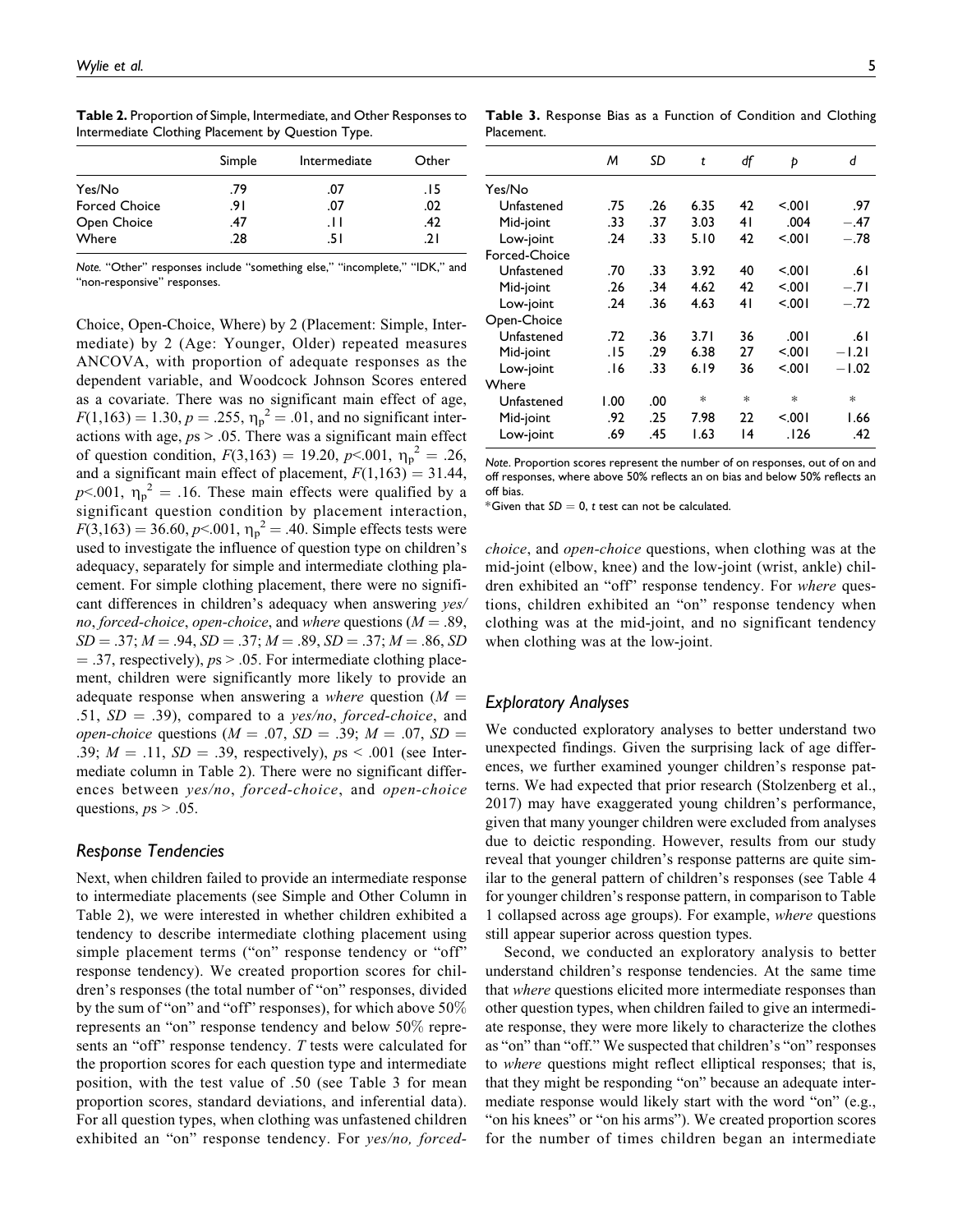|                | Responses |                          |                   |            |           |                 |            |            |                |
|----------------|-----------|--------------------------|-------------------|------------|-----------|-----------------|------------|------------|----------------|
|                | On        | Off                      | Something<br>else | Double Yes | Double No | Intermediate    | Incomplete | <b>IDK</b> | Non-responsive |
| Yes/No         |           |                          |                   |            |           |                 |            |            |                |
| On             | .81       | .05                      |                   | .12        | .02       |                 |            |            |                |
| Unfastened     | .54       | .24                      |                   | .11        | .03       | .05             | .03        |            |                |
| Mid-joint      | .28       | .48                      |                   | .12        | .02       | .08             | .02        |            |                |
| Low-joint      | .15       | .61                      |                   | .14        | .02       | .04             | .04        |            |                |
| Off            | .06       | .85                      |                   | .04        | .04       |                 | .01        |            |                |
| Forced-Choice  |           |                          |                   |            |           |                 |            |            |                |
| On             | .88       | $\overline{11}$          |                   |            |           |                 |            | .01        |                |
| Unfastened     | .62       | .30                      |                   |            |           | .06             |            | .02        |                |
| Mid-joint      | .17       | .75                      |                   |            |           | .06             |            | .01        | .01            |
| Low-joint      | .13       | .81                      |                   |            |           | .05             |            | .01        |                |
| $\mathsf{Off}$ | .06       | .92                      |                   |            |           |                 | .01        | .01        |                |
| Open-Choice    |           |                          |                   |            |           |                 |            |            |                |
| On             | .83       | .09                      | .07               |            |           |                 | .01        |            |                |
| Unfastened     | .34       | .24                      | .31               |            |           | .08             | .02        |            | .01            |
| Mid-joint      | .08       | .42                      | .29               |            |           | .17             | .02        | .01        | .01            |
| Low-joint      | .10       | .48                      | .27               |            |           | $\overline{11}$ | .02        | .01        | .01            |
| Off            | .05       | .77                      | .15               |            |           |                 | .03        |            |                |
| Where          |           |                          |                   |            |           |                 |            |            |                |
| On             | .84       |                          |                   |            |           |                 | .12        | .02        | .02            |
| Unfastened     | .49       | $\overline{\phantom{0}}$ |                   |            |           | .20             | .22        | .07        | .02            |
| Mid-joint      | .26       | .02                      |                   |            |           | .51             | .17        | .02        | .02            |
| Low-joint      | .16       | .05                      |                   |            |           | .52             | .24        | .02        | .01            |
| $\mathsf{Off}$ | .05       | .79                      |                   |            |           |                 | .12        | .02        | .02            |

Table 4. Proportion of Responses as a Function of Condition and Clothing Placement, for Younger Children (3 and 4 years).

Note. (—) represents no response

response with the word "on" or "off." Consistent with our speculation, across all question types children's intermediate responses were significantly more likely to include the term "on" ( $M = .40$ ,  $SD = .41$ ) than the term "off" ( $M = .11$ ,  $SD =$ .27),  $t(84) = 4.97, p < .001$ .

#### **Discussion**

The purpose of the present study was to assess how young children respond to questions about clothing placement, comparing where questions to yes/no, forced-choice, and open-choice questions. Overall, children were quite good at describing simple clothing placement (clothing that is fully on or off the body), though they experienced difficulties when describing intermediate clothing placement (partially removed). However, *where* questions were superior in eliciting intermediate descriptions compared to yes/no, forced-choice, and open-choice questions, even among the youngest children. Furthermore, when children failed to provide intermediate descriptions, they exhibited a tendency to describe clothing as "off" when answering yes/no, forced-choice, and openchoice questions about clothing at the mid- and low-joint, and a tendency to describe clothing as "on" when answering where questions about clothing at the mid-joint. In what follows, we elaborate on the findings, and then discuss the limitations, future directions, and implications for practice.

## Support for the Superiority of Where Questions

First, we examined children's ability to adequately describe simple and intermediate clothing placement as a function of question type. When clothing was simply placed (e.g., fully on or fully off the body), children did quite well, regardless of question form. Rates of adequate responding were quite high, ranging from 83% (open-choice condition when the clothing was fully off) to 95% (*forced-choice* condition when the clothing was fully off). Yet, when clothing was intermediately placed, the form of the question did matter; children in the where condition were significantly more likely to provide an adequate description than children in any other question condition. The difference was large, with children providing adequate responses to the *where* questions  $51\%$  of the time, compared to 7%–11% in response to the other question types.

The findings are consistent with Stolzenberg and colleagues (2017), who similarly found that where questions were superior in eliciting intermediate descriptions. However, in that study, many of the youngest children answering where questions about clothing placement had to be excluded because they gave deictic (pointing) responses. This study imposed a delay in order to prevent deictic responding, and where questions continued to elicit better responding.

Remarkably, we did not find age differences; adequate response rates did not differ for 3- to 6-year-olds. Furthermore,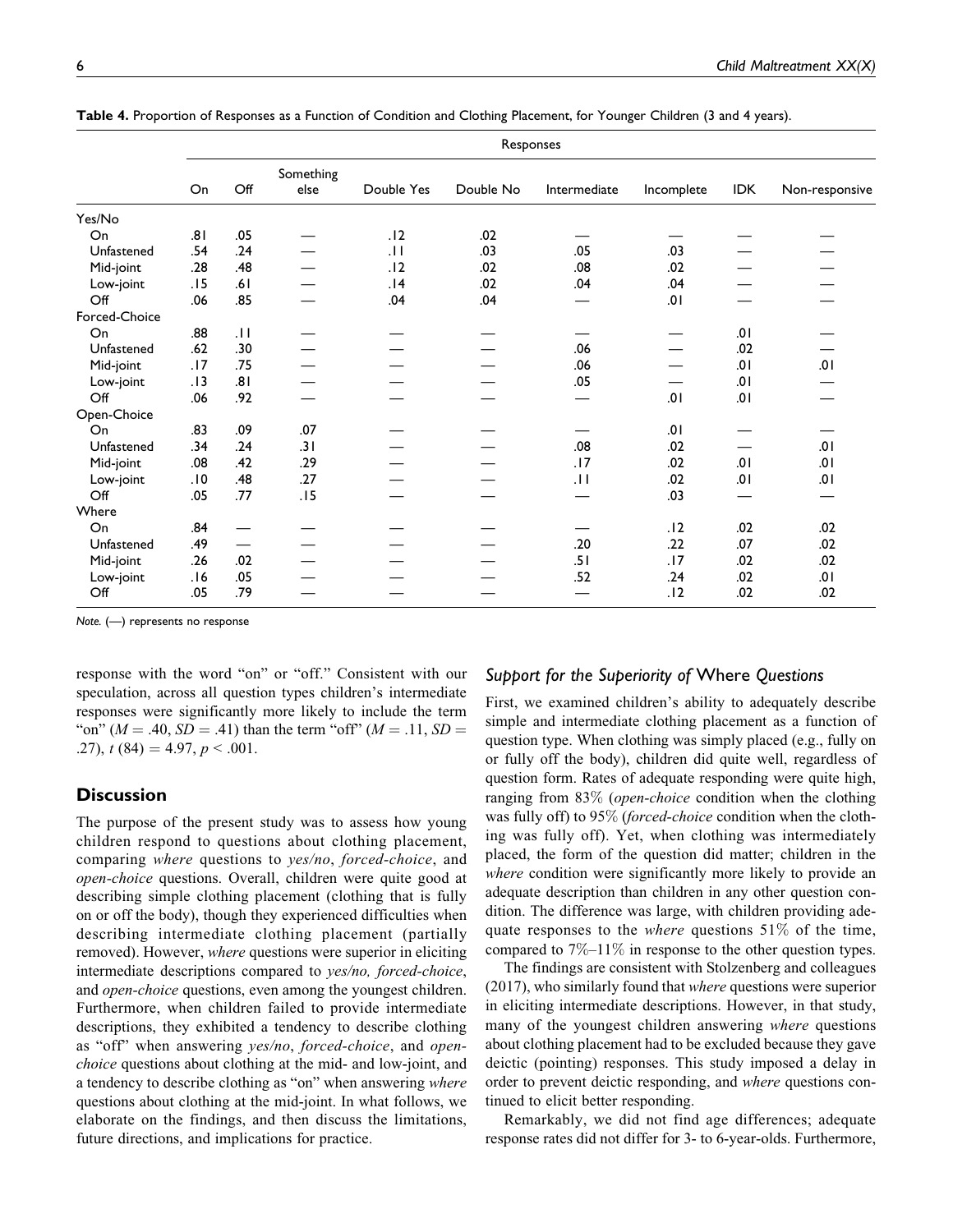when we looked more closely at 3- to 4-year-olds responses, they looked similar to the general pattern of children's responses, suggesting that where questions were superior even among the youngest children.

#### Response Tendencies

When children did experience difficulties in describing intermediate clothing placement, we were interested in whether children would exhibit tendencies to answer either "on" or "off." That is, we examined whether children would systematically appear to understate or exaggerate the extent to which clothing was removed. In cases of alleged sexual abuse, response tendencies would be problematic for both "on" responses (e.g., saying the clothes were on suggests that abuse may be less severe or could not have occurred) and "off" responses (e.g., exaggerating the extent that clothing was removed may suggest non-abusive actions are abusive). Children in all question conditions exhibited a tendency to respond "on" when the clothing was unfastened (e.g., an open shirt fully unbuttoned or open pants fully unzipped); the percentage of "on" responses ranged from 72% to 100%.

As the clothing moved off the body, towards the mid-joint (elbows or knees) or low-joint (wrists or ankles), children's "on" tendency disappeared, turning into a tendency to say "off." This was true for all question conditions except for children in the where condition, who exhibited some tendency to give "on" responses when they failed to give intermediate responses to mid-joint placement. We suspected that children who responded "on" may have been giving elliptical answers (e.g., responding "on" when they meant "on the knees"). Consistent with this explanation, we found that children were more likely to use "on" (40%) when successfully describing intermediate placement than "off"  $(11\%)$ . Despite this "on" response tendency, children's overall rate of "on" responses to mid-joint placement was not higher for where questions (20%) than other question types (e.g.,  $yes/no$  elicited 25%). That is, their greater tendency to say "on" than "off" was due to the rarity with which they said "off." Nevertheless, the finding highlights the need to treat young children's responses to where questions with some caution.

#### Open-Choice Questions

In response to *open-choice* questions, children provided more "something else" responses when describing intermediate placement (40%) than when describing simple placement (9%), which suggests that *open-choice* questions have some value in helping children signal when clothes are neither totally on nor off. Prior research has found that when neither choice in a forced-choice question is correct, including the "something else" option can more than double the accuracy of children's responses, though error rates remain high (London et al., 2017).

Nevertheless, the value of open-choice questions is limited by the fact that the interviewer must follow-up a child's reference to "something else." It is likely that the interviewer would need to ask a *where* question, and that question could have been asked to begin with. Future work is needed to examine the utility of open-choice questions, including a direct comparison of simply asking where questions to asking open-choice questions with follow-ups.

We found that children with limited vocabulary performed poorly on open-choice questions about simple placement. This suggests that they exhibited a tendency to choose the last proffered choice, since the "something else" option was always given last. Research has found that young children exhibit a last-response bias when asked forced-choice questions (Mehrani & Peterson, 2015). In this study, we controlled for last-response bias in response to the forced-choice questions by alternating the last choice, but we always provided the "something else" option last in the open-choice questions because placing it earlier would seem unnatural. This problem suggests a disadvantage to open-choice questions with younger children.

# Limitations and Future Directions

Although where questions more often elicited adequate descriptions of intermediate clothing placement (51% were intermediate responses) compared to other question types (less than 11% were intermediate responses), intermediate placement remained difficult for young children to describe. Future work can determine whether young children may provide better descriptions in response to other types of questions (such as "what happened to his/your clothes") or whether they can be encouraged to elaborate on their sometimes elliptical responses to where questions.

Furthermore, it is possible that this study misestimated young children's ability to describe intermediate placement when it occurs in the context of potentially abusive experiences. Obviously, children questioned about potential abuse will be asked about clothing placement after a much longer delay than the delays they experienced in this study, and forgetting could change the relative advantages of where and other question types. Furthermore, in actual investigations children will be questioned about clothing placement on their own bodies (and on the bodies of suspects), and their ability to do so may be quite different than their ability to describe clothing placement on dolls. On the one hand, when potentially abusive actions occur, children may have limited visual access to clothing placement, particularly their own, but on the other hand, children may feel and hear clothing being displaced and this may facilitate their descriptive ability. Furthermore, children may be better able to describe their own clothing placement compared to others, as past research suggests participating in an event (as compared to observing an event) improves memory (Baker-Ward et al., 1990; Murachver et al., 1996; Tobey & Goodman, 1992). Stress at the time of encoding may also affect children's subsequent abilities to provide complete descriptions, and stress may have both facilitative and debilitating effects (Chae et al., 2018).